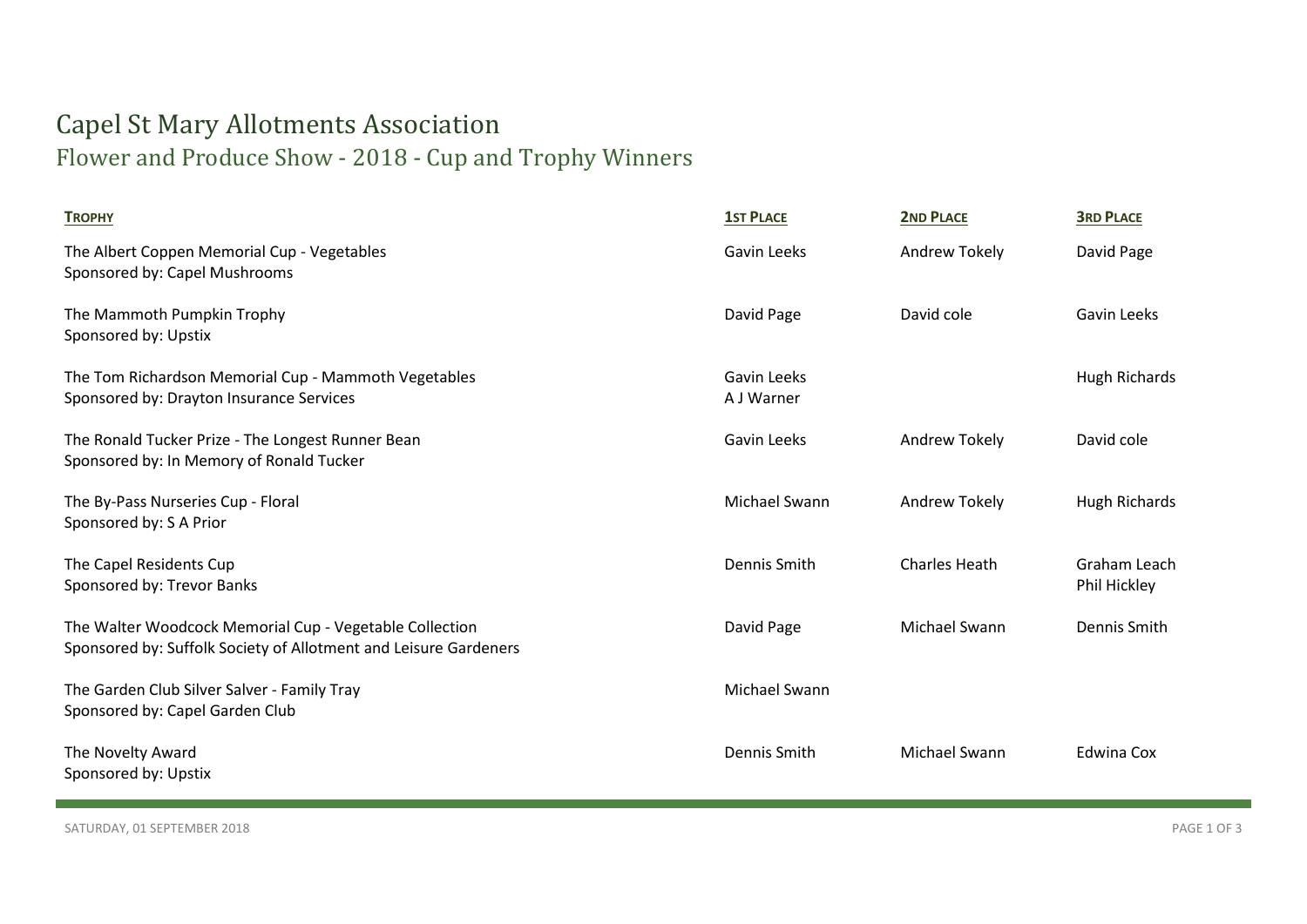| <b>TROPHY</b>                                                                                                                | <b>1ST PLACE</b>      | <b>2ND PLACE</b>                              | <b>3RD PLACE</b>         |
|------------------------------------------------------------------------------------------------------------------------------|-----------------------|-----------------------------------------------|--------------------------|
| The Roger and Joan Pearce Memorial Cup - Fruit<br>Sponsored by: Roger and Joans Family                                       | Graham Leach          | Hugh Richards                                 | David Page<br>Colin Ball |
| The Allotments Association Floral Cup - Flower Arranging<br>Sponsored by: Suffolk Society of Allotment and Leisure Gardeners | Jenny Hickley         | Maureen Southgate                             | Linda Evans              |
| The Allotments Association Cookery Cup<br>Sponsored by: Upstix                                                               | <b>Rosemary Swann</b> | <b>Frances Ball</b>                           | Carol Vellacott          |
| The Handicrafts Cup<br>Sponsored by: Capel Castles                                                                           | Lesley Baker          | <b>Elaine Coker</b>                           | Gill Gaydon              |
| The Godbold Art Gallery Cup<br>Sponsored by: E W King & Co Ltd                                                               | Peter Beard           | Pauline Wragg                                 | Mrs Joan Root            |
| The Photography Trophy<br>Sponsored by: Mick & Sylvie                                                                        | Kay Garrod            | <b>Terry Bramer</b>                           | <b>DAVID WILSON</b>      |
| The Children's Cup (Under 10 Years)<br>Sponsored by: Mrs W Russell                                                           | Sienna Stewart        | <b>William Russell</b><br>Rebecca Claringbull |                          |
| The Children's Cup (10 to 14 Years)<br>Sponsored by: E W King & Co Ltd                                                       | Jennifer Claringball  | Ruben E-G                                     |                          |
| The RHS Banksian Medal                                                                                                       | Andrew Tokely         |                                               |                          |
| The Merit Cup - Awarded For The Best Exhibit In The Show                                                                     | Lesley Baker          |                                               |                          |
| The Andrew Tokely Cup - Awarded For The Best Entry In The Vegetable Classes                                                  | Andrew Tokely         |                                               |                          |
| The Gordon Mott Memorial Cup - Awarded For The Best Tray In The Salad And Vegetable<br>Classes                               | Andrew Tokely         |                                               |                          |